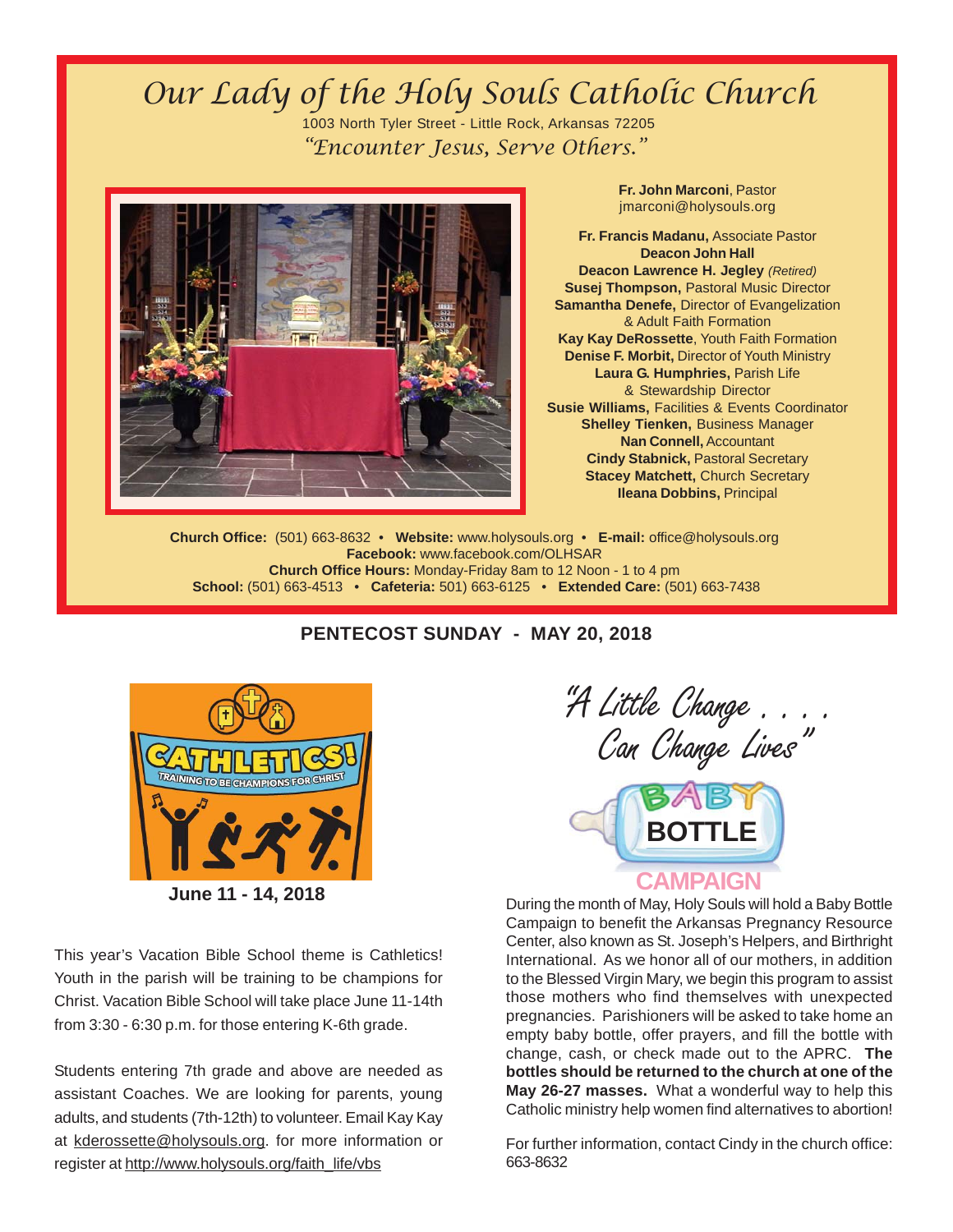

## **CALENDAR** *This Week at Holy Souls . . .*

Church (CH); Parish Hall (PH); Allen Center (AC); Gathering Room (GR); Eucharistic Chapel (EC); Benedict House (BH); School (S)

Monday, May 21**:** 7am Mass, CH; 10am Seniors Cards, PH Tuesday, May 22: 7am Mass, CH; 1:45pm Pass It On, CH; 6pm 8th Grade Graduation, CH Wednesday, May 23: 9am Adoration, CH; 4:30pm Confessions, CH; 5:15pm Benediction, CH; 5:30pm Mass, CH Thursday, May 24: 7am Mass, CH; 10am Drivers Safety Class, PH Friday, May 25: 7am Mass, CH; 8:15am School Mass, CH Saturday, May 26: 2:45-3:45pm Confessions, CH; 4pm Vigil Mass, CH Sunday, May 27: 8am Mass, CH; 10:30am Mass, CH; 5:30pm Mass, CH

# Come, Sit With Jesus on Wednesdays

Adoration of the Blessed Sacrament is a special opportunity to sit with Jesus Christ in a more powerful

way. We, as Catholics, believe in the true presence of Christ in the Eucharist and he is present in the consecrated host within the monstrance on the altar. Come, spend an hour with him and see the power of God make a difference in your life.



Holy Souls offers Adoration **on Wednesdays from 9am to 5:15pm**

## *Liturgical Notes . . .*

Responding to the Word

**THIS WEEK: May 20-26** Jesus reminds us that sharing God's Spirit enables the forgiveness of the sins that break down our relationship with God and others . . . **When have I felt the Spirit drawing me more deeply into relationships with others?**

*Jesus, be with me . . . . . .*

\*To reflect on this Sunday's readings online, go to www.usccb.org/bible/readings/052018.cfm

### **+ + + + + + + + + + + +**

### **Next Weekend's LITURGICAL MINISTERS**

**SATURDAY, MAY 26, 4PM MASS** *Servers:* J. Lang, S., A., & S. Mammarelli; *EMC:* J. Bregy; *Lectors:* D. Menz, M. Suffern; *Ushers:* L. & R. Magri **SUNDAY, MAY 27, 8AM MASS** *Servers:* M. Henry, C. & H. Stone, N. Varela; *EMC:* L. Lantz; *Lectors:* K. Stone, T. Wahlgreen; *Ushers:* L. McFall, C. Schaffhauser **10:30AM MASS** *Servers:* B. Britt, S. France, D. Hendricks, J. McGill; *EMC:* F. Kremers; *Lectors:* A. Bagby, L. Delhey; *Ushers:* M. Flynn, M. O'Malley **5:30PM MASS** *Servers:* R. Gatlin, A. Issac, C. Simmons, B. Yakoubian; *EMC:* C. Stabnick; *Lector:* A. Gatlin; *Ushers:* W. Morris, R. Brooks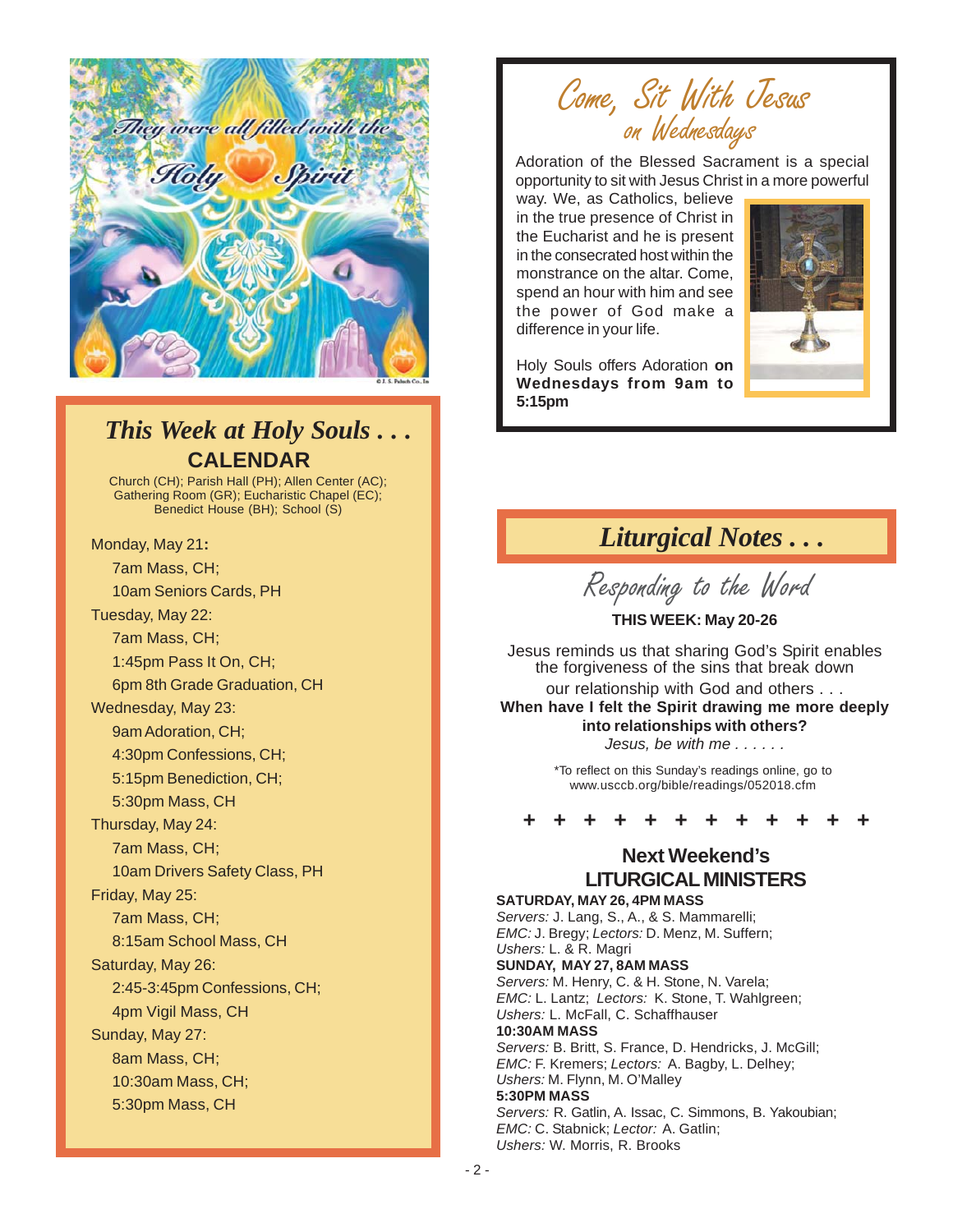### *Laura Humphries, Parish Life & Stewardship Director* Grateful Stewards of God's Gifts . . .

*...for he was a good man, filled with the Holy* **Spirit and faith.** Acts 11:24

Everytime I come face-to-face with mortality—such as attending a funeral—I am forced to consider this question: How do I want to be remembered when I am no longer here? To be remembered as a good man or woman is an honorable thing, of course, but it's not enough.

If we want to respond to the call of being what God made us to be, like Barnabas, we need to be people filled with faith and the Holy Spirit. Our human lives - however good - will always fall short of God's expectations if we are not animated by Spirit-filled faith that propels us out into the world to serve others. Our goodness is not about us and what we have accomplished. Our goodness is about God working through us. Our goodness lies in God alone.

An Excerpt from *Living Faith*

How can we be good children of God? We are told we are made in the image and likeness of God so we know in the beginning we are good because God doesn't make anything bad. Sometimes people turn out bad but that is all about the free will God gives us. There are so many things that can turn us away from God in our world. We have to be careful not to follow the wrong path. We are all called to serve others, to be like Jesus, to do what we can to help those less fortunate than us, to do our fair share. We are also called to seek out the truth. It is easy to be misled especially today. The devil is all around us and he is out to hurt whatever and whoever he can. He can be quite creative too. He is here to destroy us. God calls us to be good, to be spirit filled, to be propelled into the world to serve others, not to judge, God will handle that. Don't fall into the devil's trap, don't flirt with the devil. Be sure to follow our loving Father and spend time in daily prayer with him as he guides us in our lives. If we do this we will certainly see him one day.

#### *Encounter Jesus, Serve Others*

### *Do You Have Any Pictures of Fr. Patrick Watikha?*

Our former Associate Pastor, Fr. Patrick Watikha, will be celebrating his Silver Jubilee this July. He is now the pastor of Sacred Heart Church in Charleston, Arkansas. Sacred Heart Parish is planing a celebration for Fr. Patrick. They are looking for pictures of Fr. Patrick during his time here at Holy Souls. If you have any pictures which you would like to share, please send them to sacredheartcharleston@gmail.com.



…Holy Souls teachers have incorporated STEM into their curriculum?

What is STEM? STEM is the acronym for Science, Technology, Engineering, and Mathematics, and encompasses a vast array of subjects that fall into each of those terms. STEM fields affect virtually every component of our everyday lives. The economy, our general well-being it's all backed by science, technology, engineering, and math. Creativity in the class structure promotes innovative thinking in students. When you put a spotlight on projectbased learning – which is common in STEM – you provide opportunities for authentic growth and development.

In addition to the everyday classroom studies our 2<sup>nd</sup> grade teacher, Mrs. Johnston, offers several afterschool STEM camps for children in grades first through third. Her camps are held during the first and third quarters of the school year. She, along with many other teachers, also offer STEM related summer camps like Mad Science and Construction Zone. You can view all Holy Souls Summer Camps by visiting http://www.holysoulsschool.org/resources/ summer\_camps.cfm

# **Mary, Undoer of Knots**

The devotion to Mary, Undoer of Knots, dates back to 17th century Germany, when a couple on the verge of separation sought help from a priest who was known for his strong Marian devotion. The priest began to ask for Mary's intercession to "untie the knots" in their relationship, and peace was restored to their marriage. In 1980, Jorge Mario Bergoglio (who later became Pope Francis),



discovered this devotion to Mary which he still promotes to this day.

Mary, Undoer of Knots, straightens out the ribbon of our lives and directs us on a straight path to Jesus, her son. The Blessed Virgin helps us loosen the knots that suffocate relationships between married couples, parents, their children, our neighbors, and most importantly, with Jesus Christ. We at Holy Souls have a Mary, Undoer of Knots, display in the southeast corner of the sanctuary. We invite you to take a look at the knots that weigh on your heart. Write your prayers or "knots" onto the strips of paper you will find by the display and tie them onto the frames and entrust them to Mary's intercession. When your prayer is answered, you may tie a special blue ribbon on the panel.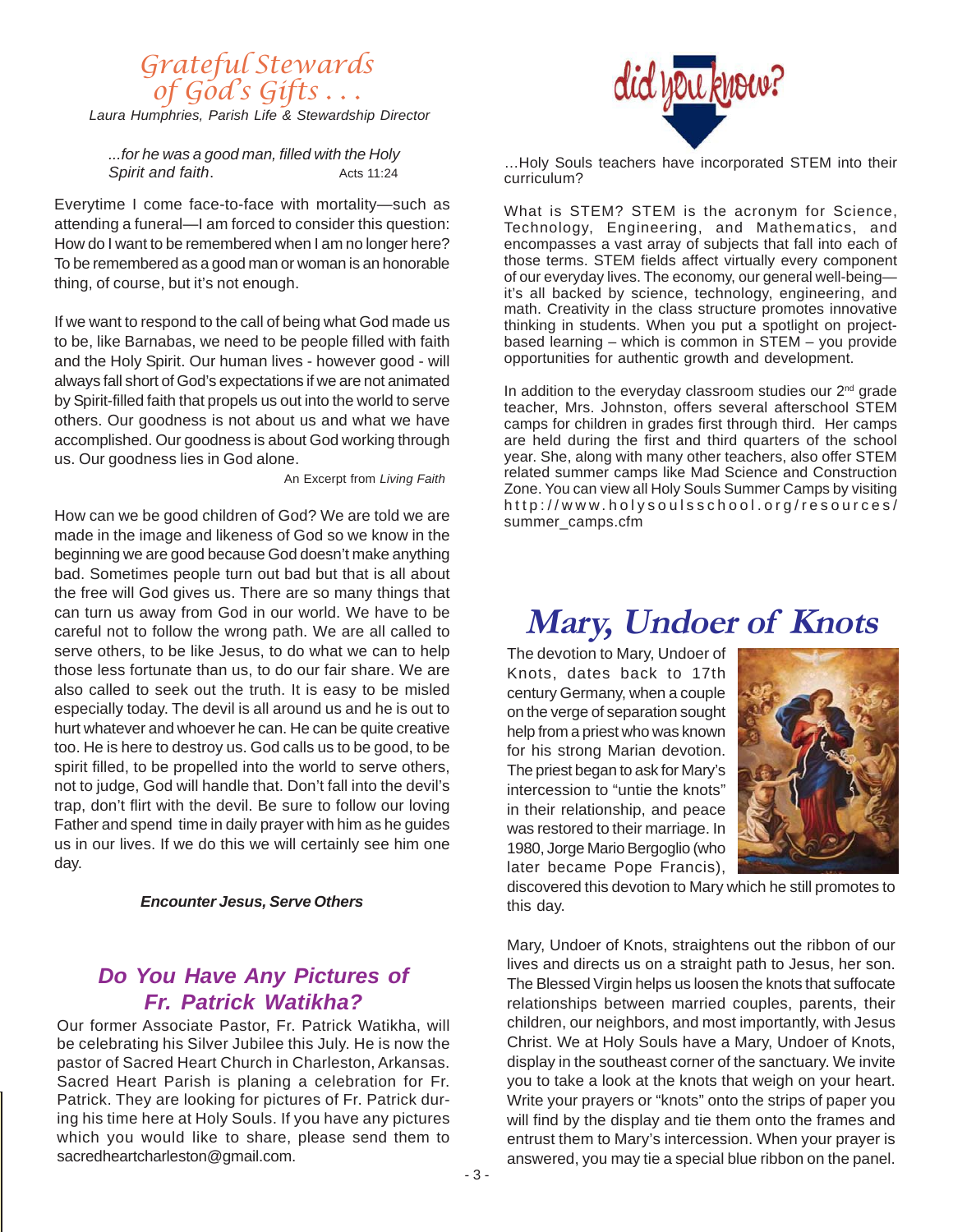

| Mass attendance, May 5 & 6<br>Mass attendance, May 12 & 13                                         | 1,249<br>1,130                                          |
|----------------------------------------------------------------------------------------------------|---------------------------------------------------------|
| Weekend Collections –<br>May 5 & 6<br>May 12 & 13<br><b>Total May Collections</b>                  | \$<br>19,392<br>\$<br>27,744<br>$\frac{1}{2}$<br>47,392 |
| <b>Total May Budgeted Collections</b>                                                              | $\bar{\S}$<br>105,000                                   |
| Actual Collections (7/1/16 - 4/30/18)<br>Budgeted (7/1/16 - 4/30/18)<br>Amount in excess of Budget | \$ 1,321,103<br>1,245,000<br>76,103                     |
| Children's Collection - May                                                                        | 207                                                     |
| Maintenance Fund                                                                                   | 1,203                                                   |

*Thank you for supporting our church!*



#### **Living with Mental Illness**

Mental illness is cyclical, where a person experiences periods of stability interrupted by times of instability. With effective treatment and support, many people with mental illness are able to lead relatively normal lives, and their illness may not be evident to others. For people in our communities who live with severe and persistent mental illness, it can be significantly debilitating. Mental illness impacts self-esteem, relationships, and the ways in which an individual participates in school, work and the community. How can we be of support to people in our parish community living with this challenging illness?

### *PLEASE BE NICE TO OUR NEIGHBORS*

When you come to Mass or parish events at Holy Souls, please be respectful and kind to our neighbors. Do not block their driveways!



The Catholic Diocese of Little Rock is committed to protecting children and young people. If you are aware of abuse or have been abused by clerics, Church volunteers or Church workers, please contact the Vicar General for the Diocese of Little Rock at (501) 664-0340 ext. 361, and the State of Arkansas Hotline for Crimes against Children at 1-800-482-5964. For pastoral assistance please

contact the Victim Assistance Coordinators for the Diocese of Little Rock. Drs. George & Sherry Simon at (501) 766-6001. Diocesan Offices: 2500 N. Tyler Street, Little Rock, AR 72207.

# *Holy Souls This & That . . .*



All Young Adults in the parish are invited to attend Scrips and Sips Sunday, May 20th in the Parish Hall following 5:30 pm mass. The young adult group will provide pizza and drinks before Deacon John Hall's talk about Social Justice. Email youngadults@holysouls.org for more information.



Congratulations to our eighth graders who will graduate on Tuesday, May 22nd, at 6pm in the Church.

We wish them much success in high school and throughout their future!





We are in need of parishioners to volunteer to help with Youth Faith Formation Classes for our pre-K to 6th graders. We are also in need of small group leaders for 7th graders. Anyone interested in co-leading a group should email Kay Kay at kderossette@holysouls.org or call her at 501-663- 8632.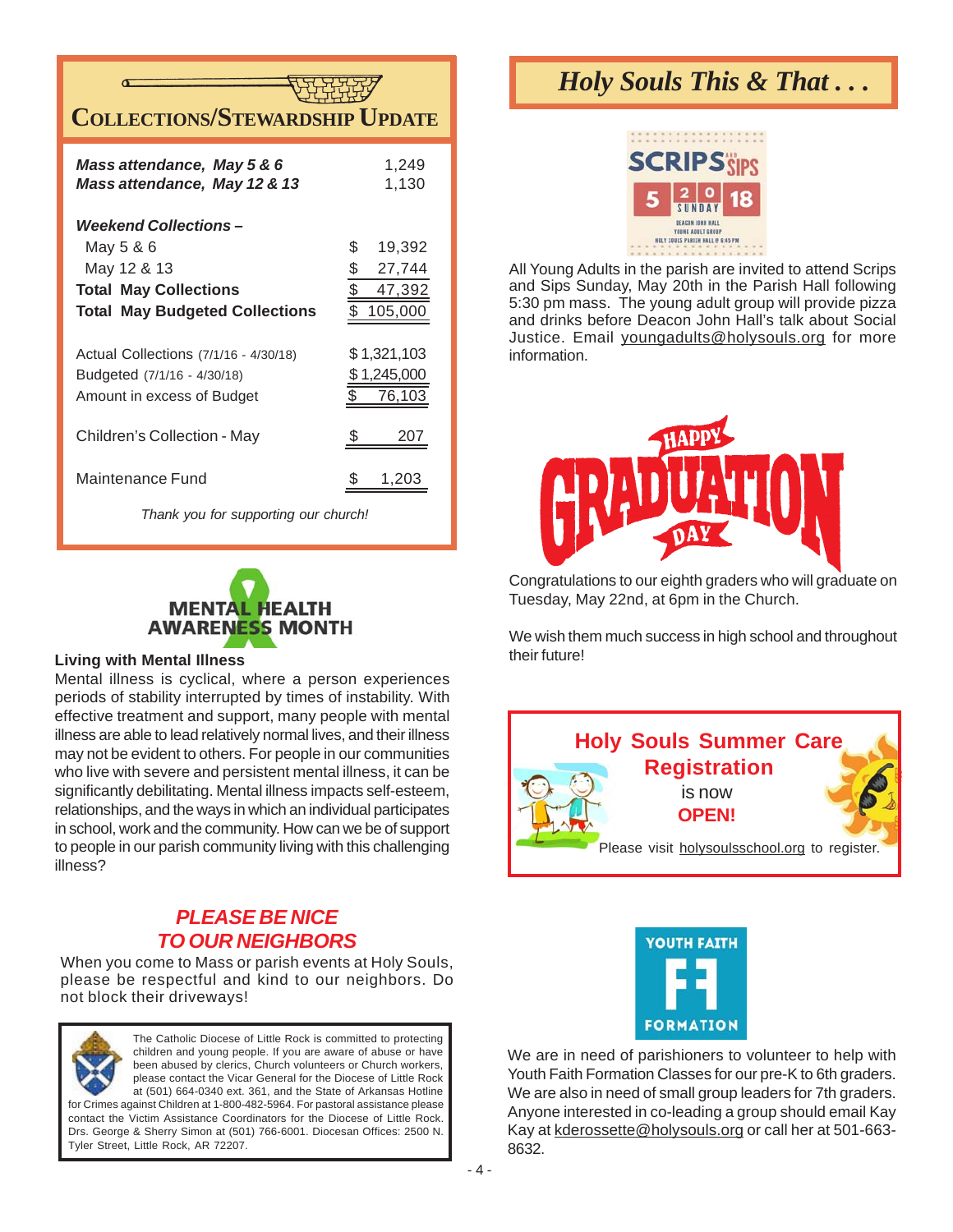### *ENCOURAGE CHAPTER ESTABLISHED*

An apostolate of Courage and flowing from its central purpose, EnCourage provides pastoral care for families and friends of people who experience same-sex attractions and/or gender dysphoria. In many cases, their loved ones have adopted the LGBTQ label, and may have moved away from actively practicing their faith.

Standing by the true teachings of the Roman Catholic Church, EnCourage members receive help and encouragement to understand the experience of their loved ones more deeply, to foster healthy relationships within their families, and to deepen their own relationship with Christ through discussion, prayer and fellowship. The group will be meeting monthly at St. John Center.

See www.couragerc.org for more information, and email encouragelittlerock@gmail.com to inquire about upcoming confidential meeting dates/times.



### **Pray for . . .**

**OUR PARISHIONERS** -- Sherry Wortsmith; Greg Kitterman; Corky Zaloudek; Becky Price; Robert Carter; Rita Barthol; Joe Kirchner; Issac Issac; Lillian Henriquez; Mary Adney; Rob Mondy; Bob Skarda; Rosie Searle; Jessica Remsing; Kate Evans; Brian Gordon; Wayne Thomisee; Benjamin Stuart; Charlie Baker; Louis Caldarera; Eddie Angtuaco; Ron Hoofman; Greg Sheard; Kurt Cosse; David Brossett; Kay Lassiter; Patsy Menz; Ashen Glenn; Erika Robertson; Maureen Johnson; Micki Fitzpatrick; Jay Rogers; Judy Sims; Judy Caldarera; Glennabell McCumpsey; Rita Williams; Kay Loss; and Sara Lynch.

**OUR FRIENDS AND FAMILY MEMBERS --** Carl Calhoun; the Jonathan Forte Family; the Petty Family; Dorothy Ehlebracht; Fr. Richard Oswald; Rachel Oberste; Izzy Mauldin; Dorothy Russell; Nailor Lawrence Harrison; Gary McArthur; Fred Goodfellow; Paul Gearhart; Bethany Pilcher; Betty Franzetti; Scott Helmbeck; Janna Laughlin; Susie Fox; Dorothy Pumphrey; Cortni Breen Sanderson; Ralph Thomann; Sarah Hartz; Alexandria Ganzermiller; and John Bartsch.

**THOSE WHO HAVE DIED -- Evelyn Long,** cousin of Fr. John Marconi.

**OUR SEMINARIANS -**- especially John Marconi *(Fr. John's nephew),* Tito Zarate, and Martin Amaro.

*In order to keep our bulletin prayer list up-to-date for the sick, names will remain on the list for four weeks. Then their name will be written in the Book of Intercession where they will be remember during every Mass. To continue for another four weeks, please call the church office.*

## **SEARCH #144 RETREAT**

Registrations are now being accepted for Search #144, a retreat to help juniors and seniors in high school get to know themselves better, deepen their friendship with Christ, and find support in living out their faith. Search #144 will be held at St. John Center, Little Rock, June 22 – 24, 2018. The fee is \$135.00. For more information and registration forms visit our website at: *https://www.dolr.org/sites/default/files/ documents/search-144.pdf*

**Scholarships are available by using the following form:** *https://www.dolr.org/sites/default/files/documents/ diocesanscholarshipapplication.pdf*

If you have questions you may contact Trish Gentry tgentry@dolr.org at the Diocese of Little Rock Youth Ministry office: 501-664-0340, ext 418.

### **CATHOLIC CHARITIES SUMMER INSTITUTE (C²SI)**

Registrations are now being accepted for our Catholic Charities Summer Institute, **July 8-13, 2018**. This is a 5 day program open to high school age youth (grades 9 – 12) designed to learn about catholic social teachings and how to put them into action. This year we will be cooking out for the homeless and working at several worksites in the Little Rock area. The week also includes an optional overnight experience at the Heifer Global Gateway Village. The fees are listed in the registration brochure.

https://www.dolr.org/sites/default/files/documents/c2sileaders-for-life-registration-2018.pdf

If you have questions you may contact Trish Gentry tgentry@dolr.org at the Diocese of Little Rock Youth Ministry office: 501-664-0340, ext. 418.

\*\***Scholarships are available for those wishing to attend that are in need of financial assistance. Scholarship applications may be found at the following link:**

*https://www.dolr.org/sites/default/files/documents/ diocesanscholarshipapplication.pdf*



face the world today.

- 5 -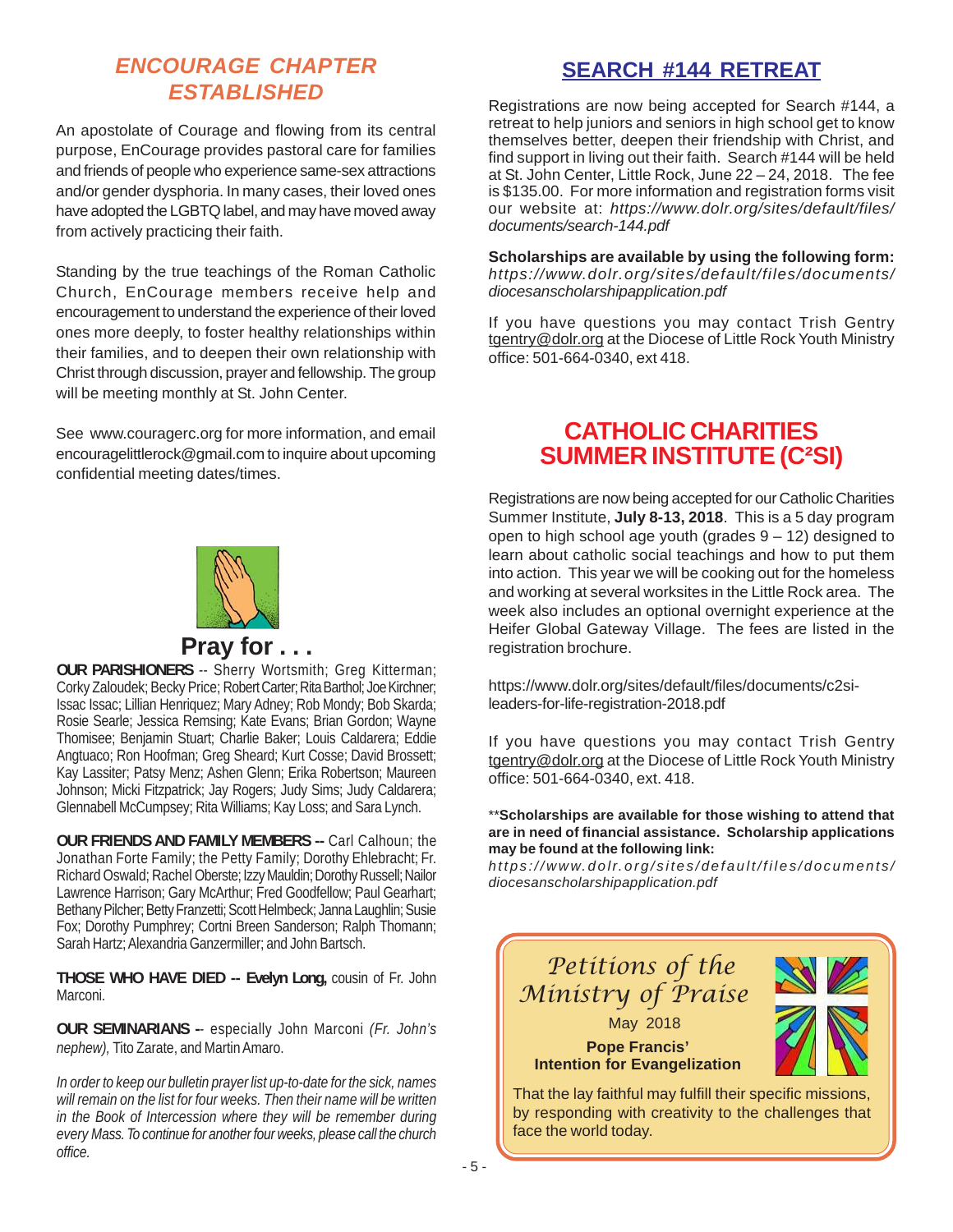

*Give thanks to the Lord for He is good; His love endures forever" (Psalms 107:1)*



**Apply now for the 2018-'19 YAT** – the CYM leadership group. Applications available at CYM. **Deadline: May 30**.

**This week – Prepare for your upcoming exams! Coffee and Cramming**: **May 21, 22, & 23 from 3–6 pm**.\* The Benedict House will be open for studying for your



final exams. Wi-Fi is available. Denise will have snacks, and quiet will be insisted for a comfortable environment to prepare. (\*On Wednesday, we will attend Mass from 5:30-6 pm.)





**Trip to Jasper, Arkansas Tuesday, June 12-Friday, June 15**. We'll be staying at a great lodge, canoeing the Buffalo River, going on hiking trips, swimming, great food, Mass

celebrated outdoors, games. Cost: \$125*. You have until late May to pay & sign up!*

**Mission Trip to McGehee, Arkansas, Tuesday, June 26-Saturday, June 30**. Enjoy a wonderful week with friends helping out the small community of McGehee. There's an old Franciscan Friary on the St. Mary's Church property where we stay. We



have had several projects such as working on the Church grounds, painting homes, cleaning yards, cleaning with the City, helping at the animal shelter, working at the Salvation Army thrift store – just to name some. There's spiritual and social time as well. And it's FREE! *Taking sign-ups until June 20.*

### **CURRENT 6-12 GRADERS:**

Watch the bulletin for upcoming summertime events and service options. We are talking about an overnight retreat in early June. Parents, contact if you are willing to help.

# *Around the Diocese . . .*

**CATHOLIC BIBLE INSTITUTE** June 15-17, 2018 at St. John Center in Little Rock. Bro. John Barker, OFM, will address "Treasuring the Old Testament Witness to God" throughout the weekend that also includes prayer, discussion, fellowship and good food. Paid registration of \$125 is due by Friday, June 1. Contact LRSS for more information (501-664-6102 or lrss@dolr.org). Brochures are available at church doors.

#### **St. Leo the Great/Catholic Newman Center Alumni Weekend**

**Event:** St. Leo the Great at Arkansas Tech University (Catholic Newman Center) is having the Second Annual alumni weekend on **June 9th and 10th, 2018.** If you attended ATU and the Catholic Campus Ministry, please plan to join us. There is a lunch cookout and dinner planned for Saturday and brunch and Open House at St. Leo's on Sunday. You are welcome to participate in any or all festivities. If you have not received an invitation, please send your contact information to stleoatu@gmail.com or call 479-968-8249 for more details. Cost for the dinner on June 9th is \$10 per person or \$20 total. We need a head count for each event, and the RSVP's are due by **May 25, 2018.**

#### **REGISTRATION FOR NEW MEMBERS**

Registration for new members is completed in the church office or online by visiting our web page, www.holysouls.org. Please contact the church office or go online at www.holysouls.org if you have moved, changed your telephone number, moved from your parent's home or graduated from college.

#### **RCIA**

If you are interested in becoming Catholic, please call Samantha Denefe at 501-663-8632 or email sdenefe@holysouls.org.

#### **RETURNING CATHOLICS**

If you are interested in returning to the Catholic Church, contact Samantha Denefe at 501-663-8632 or sdenefe@holysouls.org.

### **SACRAMENT OF RECONCILIATION**

Saturdays from 2:45 to 3:45pm and Wednesdays before First Friday from 4:30 to 5:00pm or call the church office for an appointment.

#### **CHURCH VISITS**

The Church is open from 7am-4pm (Monday, Tuesday, Thursday, & Friday). Please enter through the chapel door after 9am. On Wednesday, the Church is open from 9am till after the 5:30pm Mass. Adoration is on Wednesday from 9am till 5pm.

#### **BAPTISM**

Baptisms are scheduled on an individual basis. Please call the church office for more information.

#### **SACRAMENT OF MARRIAGE**

Contact the church office a minimum of six months in advance.

#### **HOSPITAL STAYS**

Please call the church office if you or someone you know is in the hospital. We want to visit you and pray for you while you are in the hospital.

#### **NURSERY**

The Nursery is available in the Parish Hall for your young children (age 5 and younger) for all regular weekend Masses.